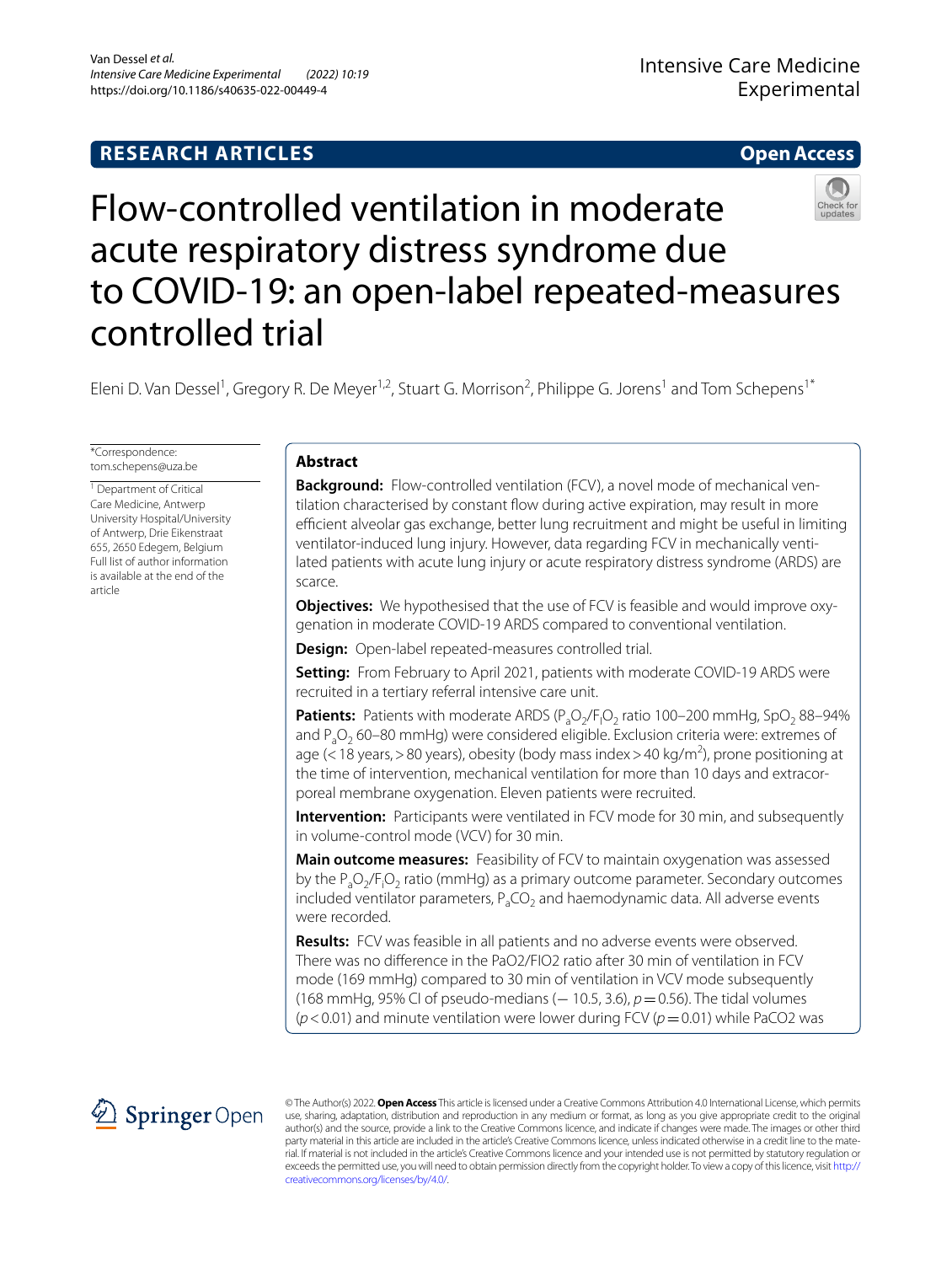similar at the end of the 30-min ventilation periods  $(p=0.31)$ . Mean arterial pressure during FCV was comparable to baseline.

**Conclusions:** Thirty minutes of FCV in patients with moderate COVID-19 ARDS receiving neuromuscular blocking agents resulted in similar oxygenation, compared to VCV. FCV was feasible and did not result in adverse events.

*Trial registration:* Clinicaltrials.gov identifer: NCT04894214.

**Keywords:** COVID-19, ARDS, Flow-controlled ventilation, Mechanical ventilation

# **Background**

Mechanical ventilation of patients sufering from the most severe form of acute lung pathology, i.e. acute respiratory distress syndrome (ARDS) remains challenging and may further aggravate lung injury in vulnerable lungs [[1\]](#page-9-0), even leading to excess mortality through a process named ventilation-induced lung injury (VILI). Besides the well-known atelectrauma  $[2-4]$  $[2-4]$  $[2-4]$ , volutrauma  $[3]$  $[3]$  and barotrauma  $[5, 6]$  $[5, 6]$  $[5, 6]$  $[5, 6]$ , recently, the mechanical power delivered to the lungs during mechanical ventilation seems to contribute to VILI, as energy is dissipated into the lung parenchyma [[7,](#page-10-2) [8](#page-10-3)]. For many years substantial efort has been made to adapt ventilation strategies to minimise VILI. Flow-controlled ventilation (FCV) is a relatively new mode of mechanical ventilation, consisting of a constant inspiratory and expiratory fow. Whereas inspiration is comparable to volume-controlled ventilation (VCV), the actively controlled, constant fow during expiration is novel. FCV is thought to minimise dissipated energy to the lungs [[9\]](#page-10-4) and therefore has the potential to promote lung-protective ventilation in ARDS. Control of expiratory fow can technically be achieved using either active fow control (e.g. FCV) or passive fow modulation (e.g. FLEX) [[10](#page-10-5), [11](#page-10-6)]. Both FLEX and FCV result in a (semi)-linearisation and in a reduction of peak expiratory fow. Safety of the passive fow-controlled expiration (FLEX) ventilation mode in healthy homogeneous lungs has already been proven [[12\]](#page-10-7). Furthermore, preclinical studies in a pig model of ARDS have demonstrated that both actively and passively controlled expiratory flow results in more efficient alveolar gas exchange, better lung recruitment and attenuates lung injury in both healthy and injured ventilated lungs [\[13](#page-10-8), [14\]](#page-10-9). Weber et al. confrmed the preclinical fndings in lung healthy humans as well as obese patients, when comparing FCV with VCV at identical ventilatory settings [\[15](#page-10-10), [16\]](#page-10-11). Tere is a theoretical framework that describes a homogeneous distribution of pressures over the lung during FCV [\[17](#page-10-12)]. As the distribution of ventilation is notoriously inhomogenous in ARDS patients, FCV may have a potential efect on regional ventilation.

Literature about the use of FCV in ARDS patients and the efects of FCV on alveolar gas exchange in this population is limited to two case-reports and a published study protocol  $[18–20]$  $[18–20]$ . Therefore, the primary aim of our study was to investigate the efect of FCV on oxygenation compared to VCV in mechanically ventilated patients with ARDS due to a SARS-CoV-2 infection to assess feasibility of FCV in this patient population.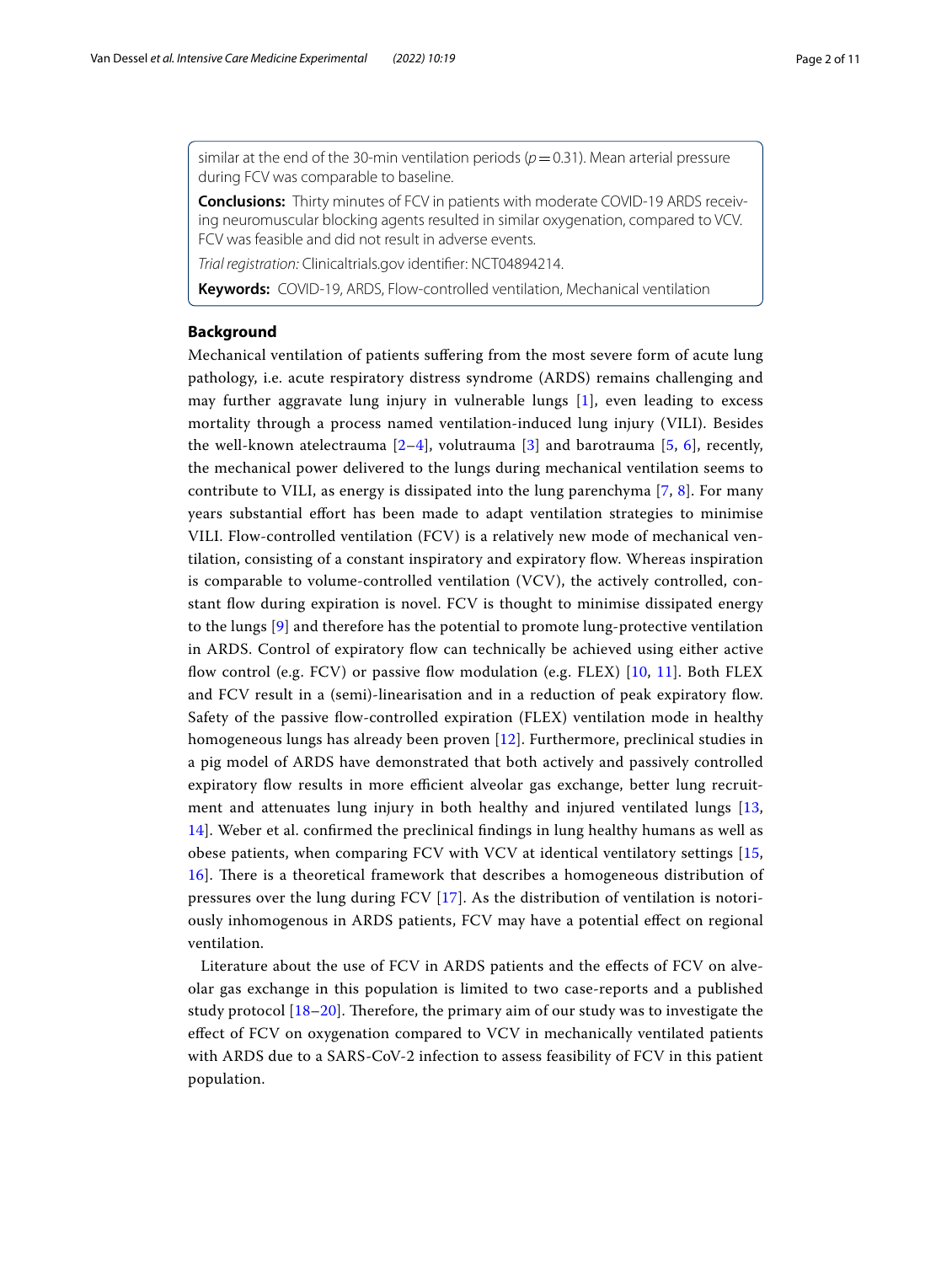#### **Methods**

# **Study design and patient population**

The study was designed as an open-label repeated-measures controlled trial in adults admitted to the tertiary referral Intensive Care Unit (ICU) of Antwerp University Hospital. We studied 11 patients requiring invasive mechanical ventilation for moderate ARDS secondary to proven SARS-CoV-2 infection. We defned ARDS according to the "Berlin" definition integrating  $\rm P_aO_2/F_IO_2$  ratio, the level of positive end-expiratory pressure (PEEP), as well as radiological and clinical fndings [\[21](#page-10-15)]. We included patients with a peripheral saturation (SpO<sub>2</sub>) of 88–94% and a concomitant arterial oxygen partial pressure ( $P_2O_2$ ) of 60–80 mmHg, to allow detection of improved oxygenation.

Exclusion criteria were: age<18 years or>80 years, a body mass index>40 kg.m<sup>-2</sup>, prone positioning at the time of intervention, mechanical ventilation for  $>10$  days and extracorporeal membrane oxygenation.

The primary outcome parameter was the  $P_aO_2/F_1O_2$  ratio after 30 min of equilibration in a specific ventilation mode (FCV or VCV). Secondary outcome variables were:  $SpO<sub>2</sub>$ , mean airway pressure ( $P_{mean}$ ), arterial carbon dioxide partial pressure ( $P_aCO_2$ ), minute ventilation (MV), tidal volume (TV), plateau pressure ( $P_{\text{plat}}$ ) and peak inspiratory pressure (PIP). Haemodynamic parameters included heart rate as well as systolic, diastolic and mean arterial pressures (MAP). Adverse events, defned as severe haemodynamic instability ( $MAP \pm 15\%$  of baseline), new onset arrhythmias, pneumothorax or dislocation of the endotracheal tube were recorded.

## **Intervention**

All patients were sedated in accordance with local guidelines (Richmond Agitation-Sedation score of -4 to -5). Rocuronium (1 mg.kg<sup>-1</sup>) was administered before the start of the measurements and repeated if any inspiratory efort was observed.

The study protocol involved two ventilation modes. Initial baseline measurements were recorded and arterial blood gas (ABG) analysis was performed in pressure-controlled ventilation (PCV). Tis is the default mode of ventilation for ARDS at our ICU. An inspiration-to-expiration ratio (I:E ratio) of 1:1.5 and TV of 6  $\mathrm{ml.kg^{-1}}$  ideal body weight were consistently set for all participants. Setting optimal PEEP was left to the discretion of the attending physician.

For the frst set of measurements, patients were subsequently ventilated in FCV mode for a total of 30 min (Evone® ventilator, Ventinova Medical B.V., Eindhoven, The Netherlands). For the second set of measurements, patients were switched to conventional ventilation in VCV mode for 30 min. FCV was delivered via the conventional tube adaptor (CTA) which was placed during temporary disconnection of the PCV ventilator tubing. VCV was applied after a second disconnection and removal of the CTA. Preoxygenation and recruitment manoeuvres were not used. When switching ventilation modes, respiratory rate (RR), PEEP and the fraction of inspired oxygen (FiO2) were held constant for each patient. During FCV, the inspiratory fow was adjusted to maintain the RR similar to the RR during PCV. An I:E ratio of 1:1 was used during FCV while a ratio of 1:1.5 was set in VCV mode. During FCV, PIP was set at the same value as during baseline PCV. During VCV, tidal volume was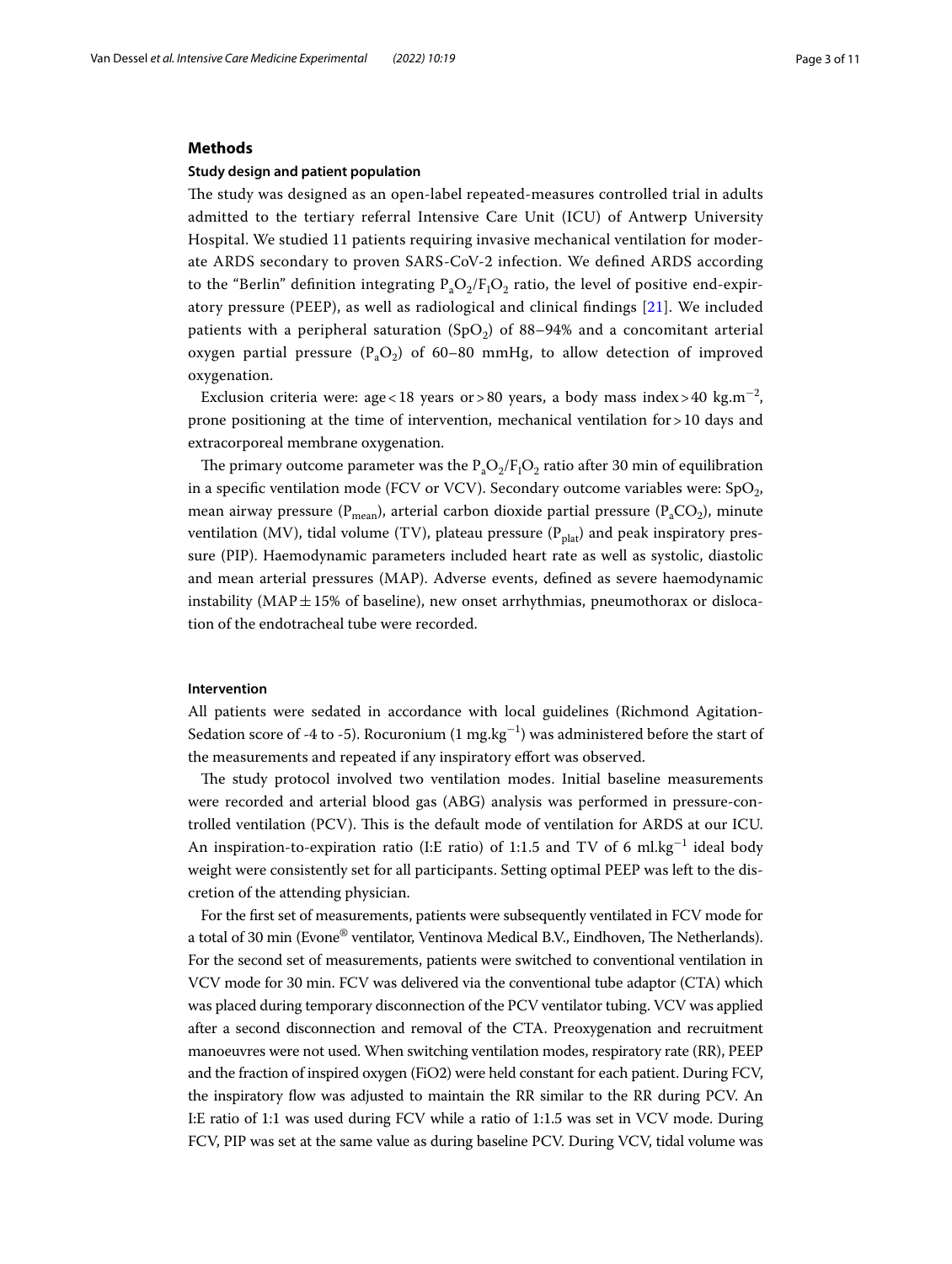adjusted to the same as during baseline PCV. Ventilator parameters, including  $P_{mean}$ ,  $P_{n|at}$ , PIP, inspiratory TV and vital signs were recorded every 5 min. Ventilator parameters were recorded from both ventilators. Calibration of the ventilators was done according to manufacturer's guidelines for both Evone (Ventinova Medical) as the Evita (Dräger) ventilators. Arterial blood gases were sampled every 15 min.

#### **Sample size**

The sample size was estimated for a paired Wilcoxson signed-rank test using  $G^*$ Power (version 3, Düsseldorf, Germany)[\[22\]](#page-10-16) with an alpha of 0.05, an efect size of 0.8 and a power of 0.75. The effect size was estimated from a mean predicted  $P/F$  ratio of 121 mmHg (SD) 15 mmHg) in the VCV group and a mean predicted P/F ratio of 139 mmHg (SD 28 mmHg) in the FCV group. Accounting for a dropout rate of 10%, 11 patients were recruited.

#### **Analysis**

Data were analysed using RStudio (version 1.4, Boston, USA) [\[23\]](#page-10-17). Monitoring variables were summarised as medians for each group.

The P<sub>a</sub>O<sub>2</sub>/F<sub>I</sub>O<sub>2</sub> ratio was calculated as  $\frac{PaO_2after30min}{FiO_2(constant)}$ .

Regarding blood gas analysis, only the measurements at 30 min were used. Distribution plots and paired boxplots were used to explore the data. Group data were summarised as medians with interquartile ranges. FCV was compared with VCV for oxygenation and ventilation. FCV was compared to baseline for haemodynamic parameters. The paired Wilcoxon signed-rank test was used for both comparisons. *P*-values less than 0.05 were considered signifcant. 95% confdence intervals of pseudo-medians were reported.

## **Results**

Eleven patients were enrolled in the trial, between February and April 2021. One participant was excluded from analysis due to a violation of protocol. No adverse events occurred during the trial and no patient died during 24 h follow-up. The CONSORT flowchart for the study is shown in Fig. [1](#page-4-0). All patients were diagnosed with moderate ARDS at the moment of recruitment. The male-to-female ratio was 4:7, the median age was 59 years and the median BMI was 28 kg.m<sup>−2</sup> (Table [1](#page-4-1)). One subject suffered from COPD. The results of comparison between FCV and VCV are depicted in Table [2](#page-5-0). FiO2, PEEP and RR were kept constant by design.

#### **Oxygenation**

No significant difference in either  $P_aO_2/F_1O_2$  ratio ( $p=0.56$ ) or  $P_aO_2$  was observed  $(p=0.65)$ , demonstrating the feasibility of FCV in all 10 participants during the 30 min of FCV. Mean airway pressures were significantly higher during FCV  $(p<0.01)$  (Fig. [2](#page-5-1)).

# **Ventilation**

The tidal volumes ( $p < 0.01$ ) and minute ventilation were lower during FCV ( $p = 0.01$ ) while, with a similar  $P_aCO_2$  at the end of the 30-min ventilation periods ( $p=0.31$ ) (Fig. [3\)](#page-6-0).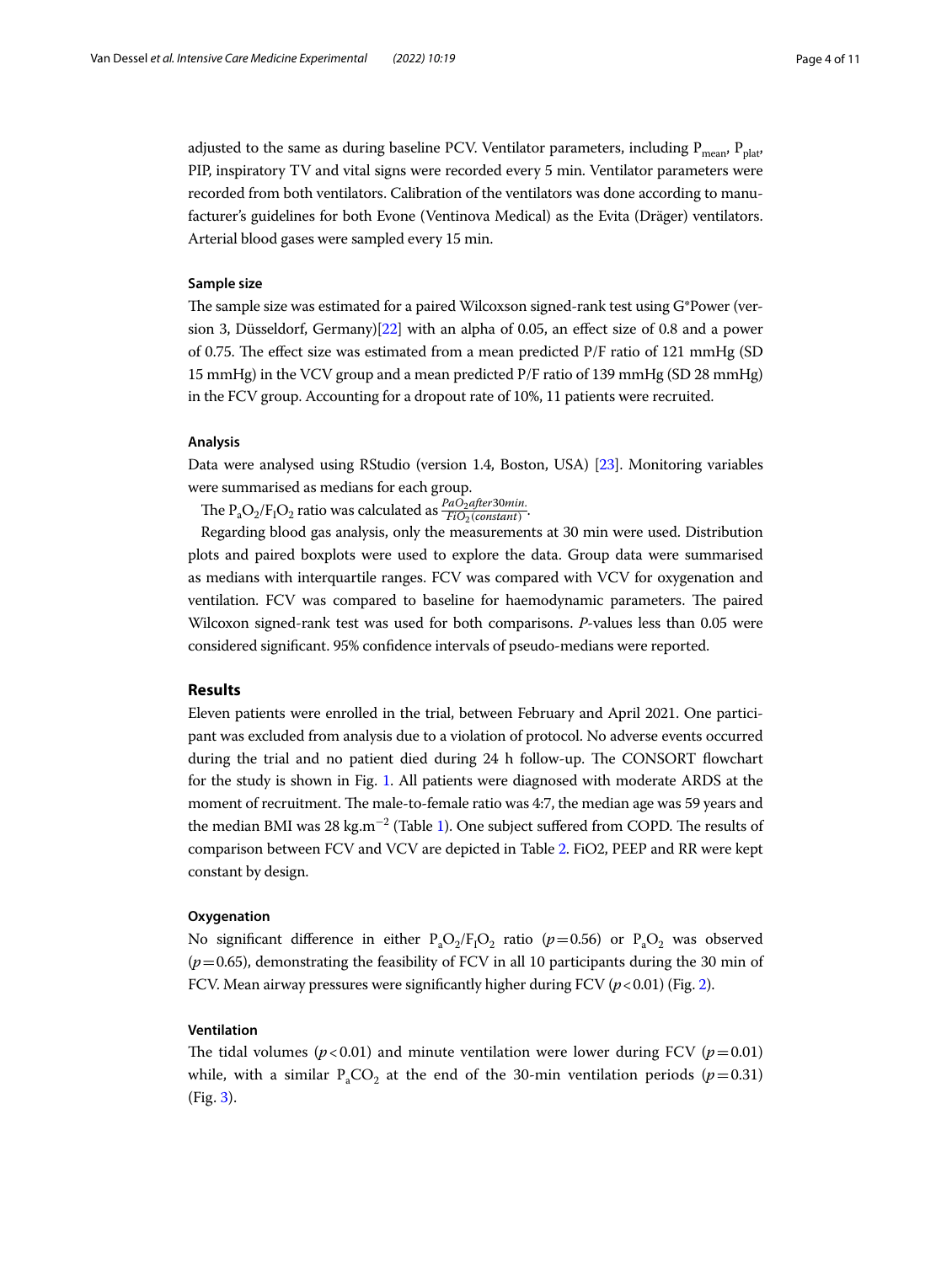

<span id="page-4-1"></span><span id="page-4-0"></span>

|  | Table 1 Demographics |  |
|--|----------------------|--|
|--|----------------------|--|

|                      | Median [Q1-<br>Q3] or $n$ (%)<br>$n=10$ |
|----------------------|-----------------------------------------|
| Gender (female/male) | 7 (64%)/4 (36%)                         |
| Age (years)          | 59 [52-63]                              |
| Height (m)           | 1.70 [1.62-1.71]                        |
| Weight (kg)          | 84 [73-89]                              |
| BMI ( $kg/m2$ )      | 27.8 [25.3-30.4]                        |
| COPD yes/no          | 1 (9%)/10 (90%)                         |

*n*=10. Continuous variables are summarised as median [25th percentile–75th percentile]. Discrete variables are presented as counts (percentage)

*F* female, *M* male, *BMI* body mass index, *COPD* chronic obstructive pulmonary disease

### **Haemodynamics**

Haemodynamic parameters during FCV were compared to baseline. The mean arterial pressure remained similar ( $p=0.51$ ). The heart rate differed significantly ( $p=0.04$ , Fig. [4](#page-6-1)). During FCV, two participants (20%) had an increase in heart rate of  $>15\%$  compared to baseline. No decrease in heart rate or MAP of>15% and no increase of>15% in MAP was observed.

# **Discussion**

We tried to clarify potential applicability and advantages of this new ventilation modus in ARDS patients. This is one of the first studies of FCV in ARDS patients  $[18, 20]$  $[18, 20]$  $[18, 20]$  $[18, 20]$ , where we showed FCV was feasible, albeit for a short period of time, and without obvious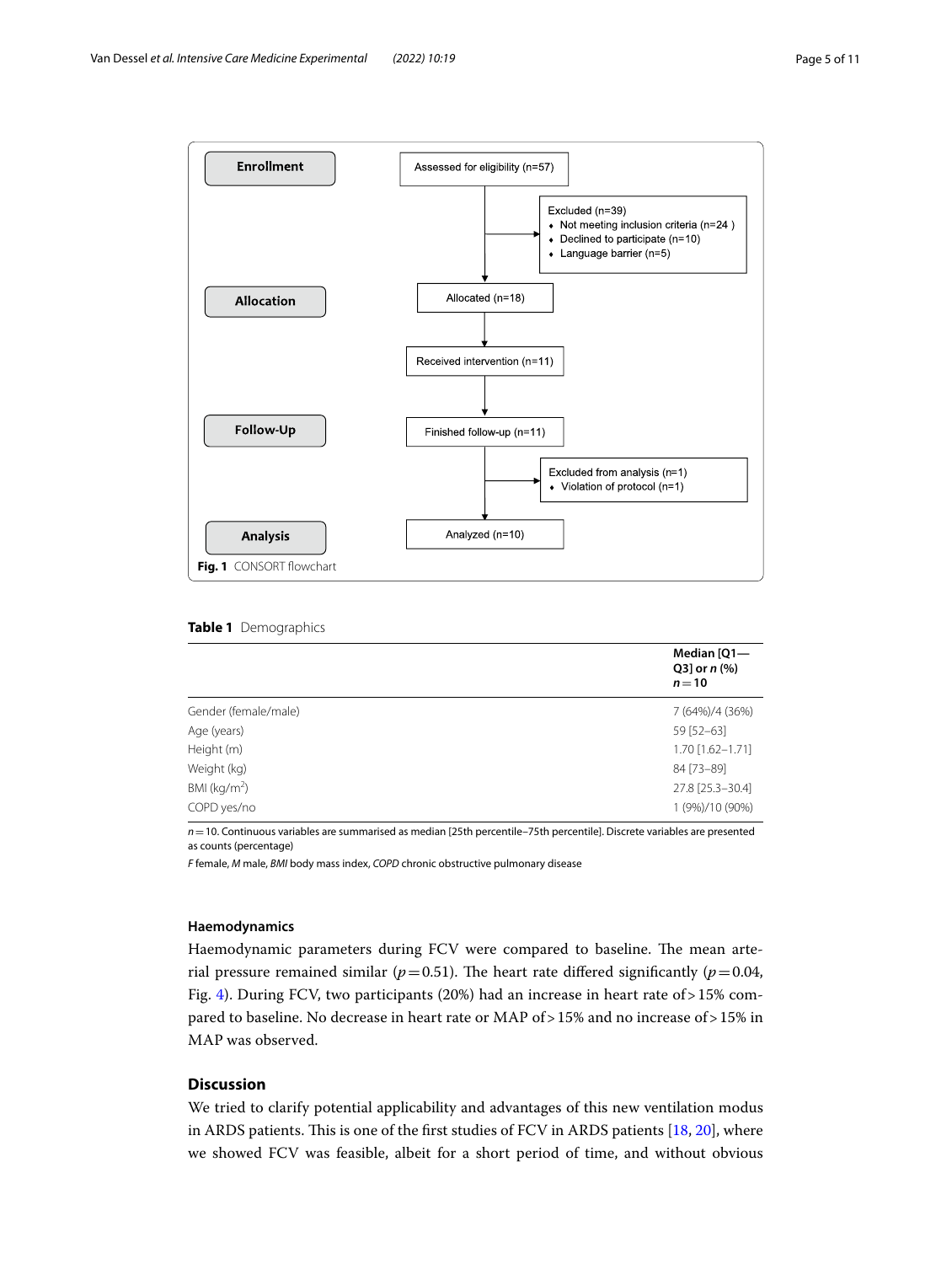|                                             | FCV $(n=10)$           | VCV $(n=10)$           | 95% CI of<br>p<br>pseudo-<br>medians | <b>Effect size</b> |
|---------------------------------------------|------------------------|------------------------|--------------------------------------|--------------------|
| $P_aO_2$ (mmHg)                             | 74 [62-80]             | 73 [64-79]             | $0.65 - 4.5, 2.4$                    | 0.16               |
| $P_aO_2/F_1O_2$ ratio (mmHg)                | 169 [125-195]          | 168 [132-194]          | $0.56 - 10.5, 3.6$                   | 0.21               |
| $F_1O_2$                                    | $0.45$ $[0.40 - 0.49]$ | $0.45$ $[0.40 - 0.49]$ |                                      |                    |
| PEEP ( $cmH2O$ )                            | $10$ [10-12]           | $10$ [10-12]           |                                      |                    |
| $P_{mean}$ (cmH <sub>2</sub> O)             | $18$ [15-20]           | $16$ [13-17]           | $< 0.01$ 1.5, 2.5                    | 0.90               |
| $P_{\text{plat}}$ (cmH <sub>2</sub> O)      | 24 [20-25]             | $23$ [19-26]           | $0.72 - 1.3, 2.0$                    | 0.10               |
| Peak tracheal pressure (cmH <sub>2</sub> O) | $26$ [21-27]           |                        | $0.03 - 5.0 - 0.5$                   | 0.71               |
| Peak pressure at the ventilator ( $cmH2O$ ) |                        | $28$ [22-31]           |                                      |                    |
| MV (L/min)                                  | $6.60$ [6.22-7.91]     | 7.85 [7.48–9.34]       | $0.01 - 1.9 - 0.5$                   | 0.81               |
| TV(m)                                       | 317 [281-360]          | 394 [344-410]          | $< 0.01 - 79 - 24.8$                 | 0.85               |
| Respiratory rate ( $min^{-1}$ )             | $20$ $[20-24]$         | 20 [20-24]             |                                      |                    |
| pH                                          | 7.31 [7.27-7.33]       | 7.31 [7.28-7.36]       | $0.24 - 0.05, 0.02$                  | 0.39               |
| $PaCO2$ (mmHg)                              | 53 [49-58]             | 48 [47-58]             | $0.31 - 2.5, 8.0$                    | 0.34               |

<span id="page-5-0"></span>

| <b>Table 2</b> Comparison of flow-controlled ventilation with volume-controlled ventilation |  |
|---------------------------------------------------------------------------------------------|--|
|---------------------------------------------------------------------------------------------|--|

Median [25th percentile–75th percentile]. Groups were compared with the paired Wilcoxon signed-rank test. *P*-values<0.05 are marked in italics

*FCV* fow-controlled ventilation, *VCV* volume-controlled ventilation, *CI* 95% confdence intervals of efect size, *FI O2* fraction of inspiratory oxygen, *PEEP* positive end-expiratory pressure, *Pmean* mean airway pressure, *Pplat* plateau pressure, *MV* minute volume, *TV* tidal volume, *RR* respiratory rate, *PaO2* partial pressure of arterial oxygen, *PaCO2* partial pressure of arterial carbon dioxide



<span id="page-5-1"></span>adverse events. Furthermore, FCV resulted in a similar oxygenation compared to VCV. These data can serve as a pilot for larger trials.

Of note, we did not randomise the sequence of ventilation, possibly introducing a temporal bias. Furthermore, we cannot exclude bias due to measurements by two diferent devices, even though calibration of both ventilators was performed before the start of mechanical ventilation.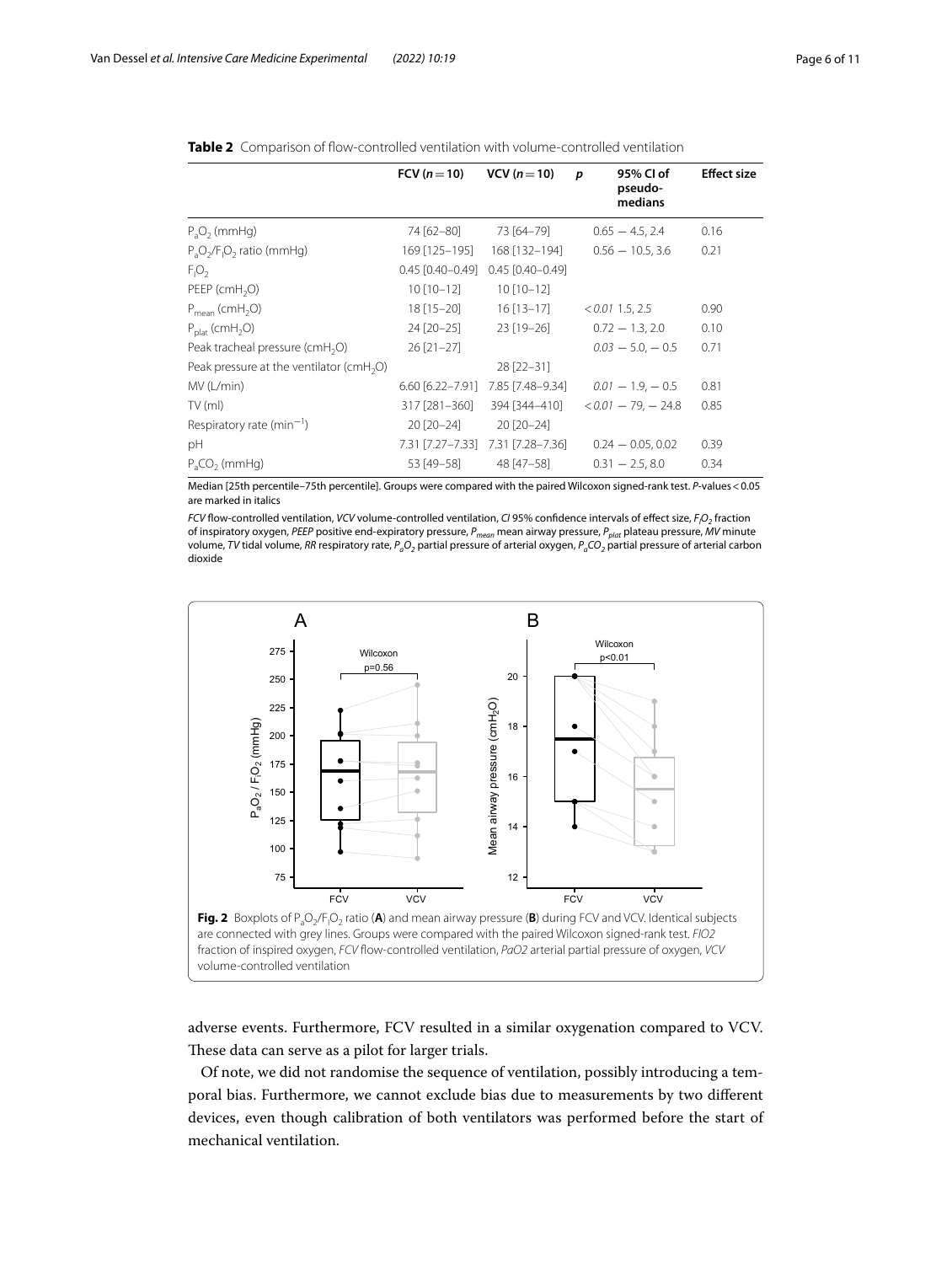

<span id="page-6-0"></span>

# <span id="page-6-1"></span>**Feasibility**

We demonstrated that FCV was feasible for 30 min in a population of ARDS patients receiving neuromuscular blocking agents. This result should be interpreted carefully as 30 min is a short period of mechanical ventilation in an ICU setting. A previous trial with FCV in obese patients scheduled for elective surgery tested FCV for only 7 min [[15\]](#page-10-10). As this is the frst human study in patients with ARDS and because of logistical considerations, we decided to apply FCV for 30 min in our critically ill population.

The Evone® ventilator does not allow for patient–ventilator interaction, so we decided to conduct our study using neuromuscular blockade. A bolus of neuromuscular blocking agents was given before starting FCV and repeated on clinical suspicion of any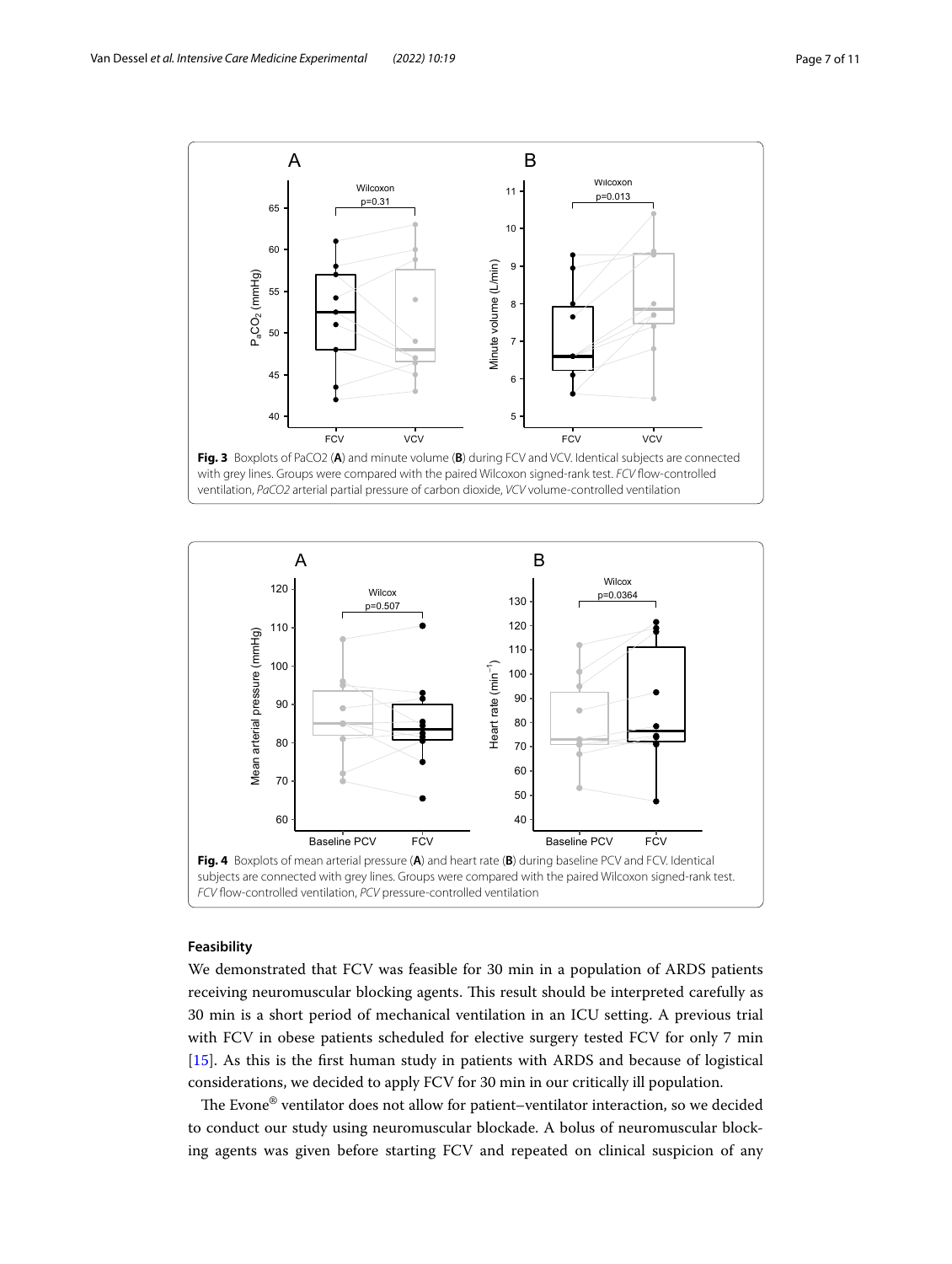inspiratory efort. Because no objective monitoring of depth of neuromuscular relaxation has been done (e.g. by a TOF monitor), the efect of muscle relaxation may have changed over time. The absence of quantitative monitoring of muscle relaxation is a potential bias in the interpretation of the data. Neuromuscular blocking agent (NMBA) infusion in adults with ARDS of any severity has only shown beneft for the frst 24–48 h [[24,](#page-10-18) [25\]](#page-10-19). For patients who require deep sedation to facilitate lung-protective ventilation or prone positioning, an infusion of a NMBA for  $48$  h is a reasonable option  $[26]$  $[26]$ . This population may be particularly suited for FCV.

#### **Oxygenation**

Previous studies with FCV have shown improved oxygenation after a few minutes in healthy human lungs [[15,](#page-10-10) [16](#page-10-11)]. We were unable to show an improvement in oxygenation during FCV, despite a higher mean airway pressure. A short ventilation period could be one of the reasons [\[27](#page-10-21)], but several other technical and methodological aspects are of importance when interpreting these fndings.

The observed increase in mean airway pressure during FCV may be attributed to the diference in I:E ratio. During VCV, the I:E was set to 1:1.5, while during FCV the I:E was set at 1:1, as recommended by the manufacturer. The linear decline in airway pressure further increases the area under the pressure–time curve, resulting in a higher mean airway pressure.

When switching from baseline PCV to FCV we matched peak pressures, and when switching from FCV to VCV we set the tidal volume equal to baseline PCV values. Hence, we methodologically introduced a smaller tidal volume during FCV. Further studies should focus on the physiological outcome parameters that result from FCV compared to VCV. Matching tidal volume between FCV and VCV could be a reasonable ventilation target parameter in this setting.

Furthermore, FCV uses a tracheal pressure measurement on a separate no-fow line, while VCV measures the pressure at the ventilator. The tracheal pressure is closer to the alveolar pressure. The resistance over the endotracheal tube induces a pressure difference between the tracheal pressure and the pressure at the ventilator. The magnitude of this pressure difference depends on flow, diameter and length of the tube [\[28\]](#page-10-22). We did not measure tracheal pressure during VCV or pressure at the ventilator during FCV. Therefore, the reported peak pressures and mean airway pressures should be cautiously interpreted. Notably, the plateau pressures (of all measurements most representative for the alveolar pressure) did not signifcantly difer, suggesting that our data are, after all, useful to compare FCV with VCV.

Only airway pressures obtained during a no-fow period are truly representative for the alveolar pressure. The Evone ventilator performs a short inspiratory pause every 10th breath during which a plateau pressure can be estimated from the pressure curve. However, in ARDS lungs, a short pause may not adequately refect the alveolar pressure of all lung units. Unfortunately, the Evone® ventilator could not perform a prolonged inspiratory hold at the time. However, in the meantime, the ventilator software has been updated to perform an inspiratory hold. Furthermore, an expiratory no-fow period never occurs because FCV instantaneously switches from expiration to inspiration. The clinician should be aware that the alveolar PEEP is higher than the measured tracheal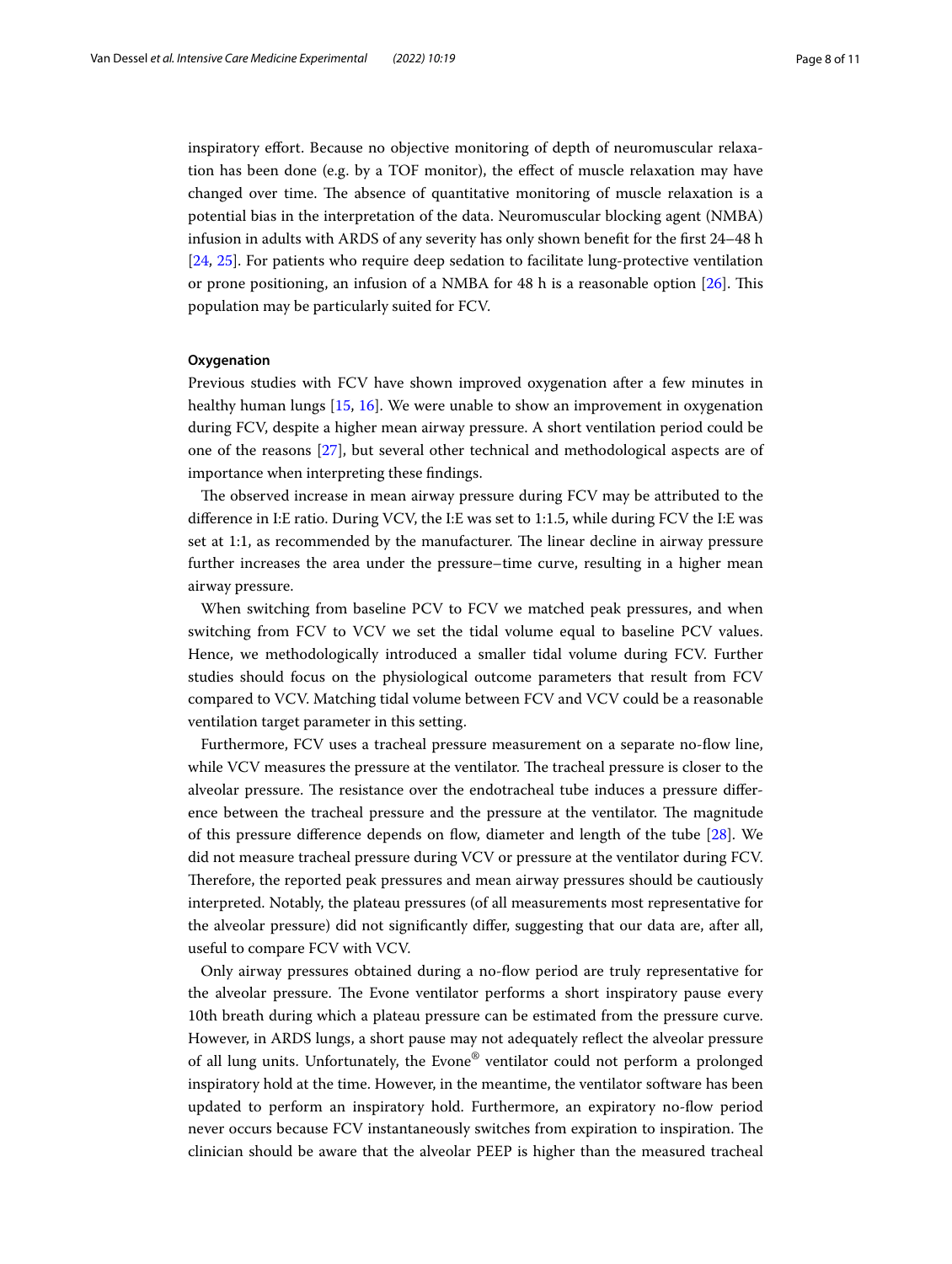EEP. The difference between tracheal and alveolar expiratory pressures is difficult to quantify as an expiratory hold is not possible with the Evone® ventilator.

Finally, we did not optimise the potential of FCV to improve oxygenation by using the ventilator's compliance-guided protocol. Matching certain settings and omitting this pressure reset improves homogeneity between groups and thus reduces confounding efects. Furthermore, such a compliance-guided individualisation of FCV settings results in higher TV, which would be highly controversial in ARDS [\[3\]](#page-9-3). Before adapting such a ventilation strategy for lung protection in this complication-prone population, longer ventilation periods in well-structured animal models or bench-studies are necessary to describe accurately respiratory mechanics, possible infammatory consequences and risk for VILI. Outcome parameters describing morbidity and mortality, instead of short-term gas exchange parameters should be investigated. Recently, a case report warned about the limits of such a personalised ventilation strategy in severely impaired lungs [\[20\]](#page-10-14).

#### **Ventilation**

Despite the lower TV and a lower MV during FCV,  $P_aCO_2$  was not significantly different between both groups. Tis observation is in line with fndings from previous studies [[11,](#page-10-6) [15](#page-10-10), [29\]](#page-10-23) It may be attributable to a lower dead space and consequently a larger alveolar minute ventilation during FCV. A more homogeneous distribution of ventilation as noted by Weber et al. [\[15](#page-10-10)] may further contribute to the observation. Dead space measurement was not included in this trial but may be quantifed using volumetric capnography [[30\]](#page-10-24). Of note, the breathing apparatus dead space volume is smaller during VCV, suggesting that if total dead space would be reduced during FCV, the reduction would have to occur in the lungs [[31\]](#page-10-25).

#### **Haemodynamics**

As FCV results in higher mean airway pressures, it may lead to haemodynamic instability by impeding venous return. Our data did not show signifcant alterations in mean arterial pressure between baseline PCV and FCV. However, 2 participants had an increase in median heart rate of>15% when switching from PCV to FCV. Switching the ventilators and inducing a derecruitment might have triggered a stress response with a concomitant increase in heart rate.

Haemodynamic data were registered every 5 min and measurements were pooled for each group. It is therefore possible that a short period of instability was not captured in the trial data. However, during the trial, participants were monitored bedside by two clinicians (EVD and TS) using continuous invasive arterial pressure measurements and a continuous 5-lead electrocardiogram. Severe haemodynamic instability, even for a short period, would have been noted as an adverse event.

# **Conclusion**

FCV is feasible for a short period of time in sedated moderate COVID-19 ARDS patients receiving neuromuscular blocking agents. At comparable levels of PEEP and higher mean airway pressures during FCV, oxygenation in moderate COVID-19 ARDS was not signifcantly diferent between FCV and VCV. Further research is needed to study the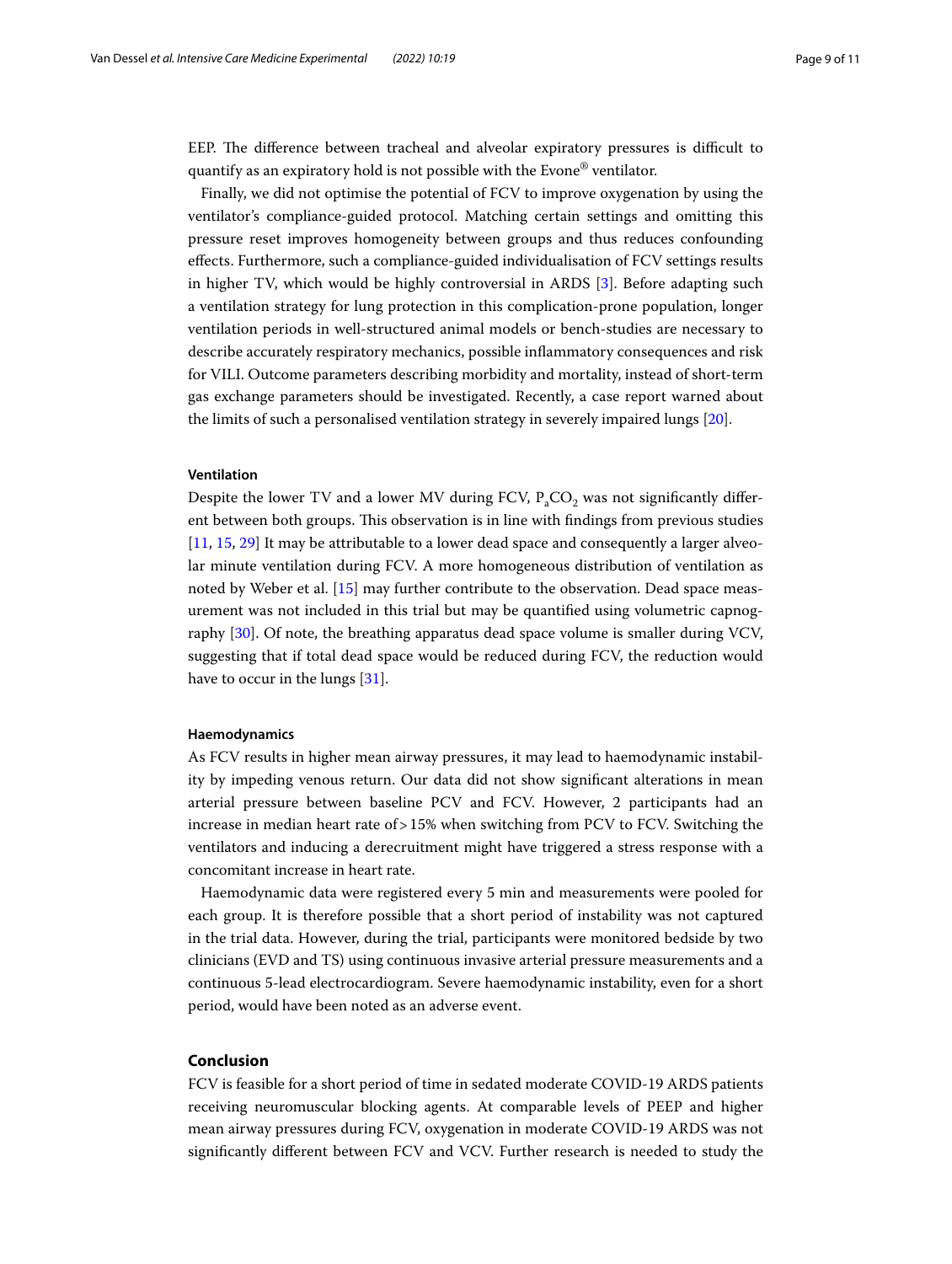# physiological efects of FCV in ARDS in an individualised setting and its efects on longterm outcomes.

#### **Abbreviations**

ABG: Arterial blood gas; ARDS: Acute respiratory distress syndrome; BMI: Body mass index; CTA: Conventional tube adaptor; COPD: Chronic obstructive pulmonary disease; COVID-19: SARS-CoV-2 infection; FCV: Flow-controlled ventilation; FI O2: The fraction of inspired oxygen; FLEX: Flow-controlled expiration; ICU: Intensive care unit; I:E: Inspiration-to-expiration; MAP: Mean arterial pressure; MV: Minute ventilation; NMBA: Neuromuscular blocking agent; P<sub>a</sub>CO<sub>2</sub>: Partial pressure of arterial carbon dioxide; P<sub>3</sub>O<sub>2</sub>: Partial pressure of arterial oxygen; PCV: Pressure-controlled ventilation; PEEP: Positive end-expiratory pressure; PIP: Peak inspiratory pressure; P<sub>mean</sub>: Mean airway pressure; P<sub>plat</sub>: Plateau pressure; RR: Respiratory rate; SpO<sub>2</sub>: Peripheral saturation; TV: Tidal volume; VILI: Ventilation-induced lung injury; VCV: Volume-controlled ventilation.

#### **Acknowledgements**

The authors would like to thank Ms. K. Wouters, PhD for her statistical advice.

#### **Author contributions**

All authors have contributed substantially to the conception or design of the work and the acquisition, analysis, or interpretation of data for the work; all authors contributed to the drafting of the work or revising it critically for important intellectual content and the fnal approval of the version to be published. All authors read and approved the fnal manuscript.

#### **Funding**

TS is supported by a grant from Research Foundation—Flanders (FWO –TBM T004620N). Ventinova Medical has received funding from the European Union's Horizon 2020 research and innovation program under grant agreement No 961787. This study was not funded by this grant and Ventinova Medical had no role in the design of the study, measurements, analysis of the data or writing of the manuscript. The FCV ventilator (Evone®) and required disposables were provided free of charge by Ventinova Medical, Eindhoven, The Netherlands. No fnancial contribution was received from Ventinova Medical.

#### **Availability of data and materials**

The datasets used and/or analysed during the current study are available from the corresponding author on reasonable request.

#### **Declarations**

#### **Ethics approval and consent to participate**

Following approval by the Ethics Committee of Antwerp University Hospital, Edegem, Belgium (Research ethics board REB no. 20/51/705, approved on Jan 11th, 2021, chairperson Prof. Dr. P. Michielsen), the trial was retrospectively registered at clinicaltrials.gov (NCT04894214). All procedures were conducted in line with the Declaration of Helsinki and written informed consent was obtained from the closest relatives.

#### **Consent for publication**

Not applicable.

#### **Competing interests**

The authors declare that they have no competing interests.

#### **Author details**

<sup>1</sup>Department of Critical Care Medicine, Antwerp University Hospital/University of Antwerp, Drie Eikenstraat 655, 2650 Edegem, Belgium. <sup>2</sup> Department of Anesthesiology, Antwerp University Hospital/University of Antwerp, Edegem, Belgium.

Received: 5 February 2022 Accepted: 9 May 2022 Published online: 24 May 2022

#### **References**

- <span id="page-9-0"></span>1. Slutsky AS, Ranieri VM (2013) Ventilator-induced lung injury. N Engl J Med 369:2126–2136
- <span id="page-9-1"></span>2. Briel M, Meade M, Mercat A et al (2010) Higher vs lower positive end-expiratory pressure in patients with acute lung injury and acute respiratory distress syndrome: systematic review and meta-analysis. JAMA 303:865–873
- <span id="page-9-3"></span>3. Acute Respiratory Distress Syndrome Network, Brower RG, Matthay MA et al (2000) Ventilation with lower tidal volumes as compared with traditional tidal volumes for acute lung injury and the acute respiratory distress syndrome. N Engl J Med 342:1301–1308
- <span id="page-9-2"></span>4. Cavalcanti AB, Suzumura ÉA, Writing Group for the Alveolar Recruitment for Acute Respiratory Distress Syndrome Trial (ART) Investigators et al (2017) Efect of lung recruitment and titrated positive end-expiratory pressure (PEEP) vs low PEEP on mortality in patients with acute respiratory distress syndrome: a randomized clinical trial. JAMA 318:1335–1345